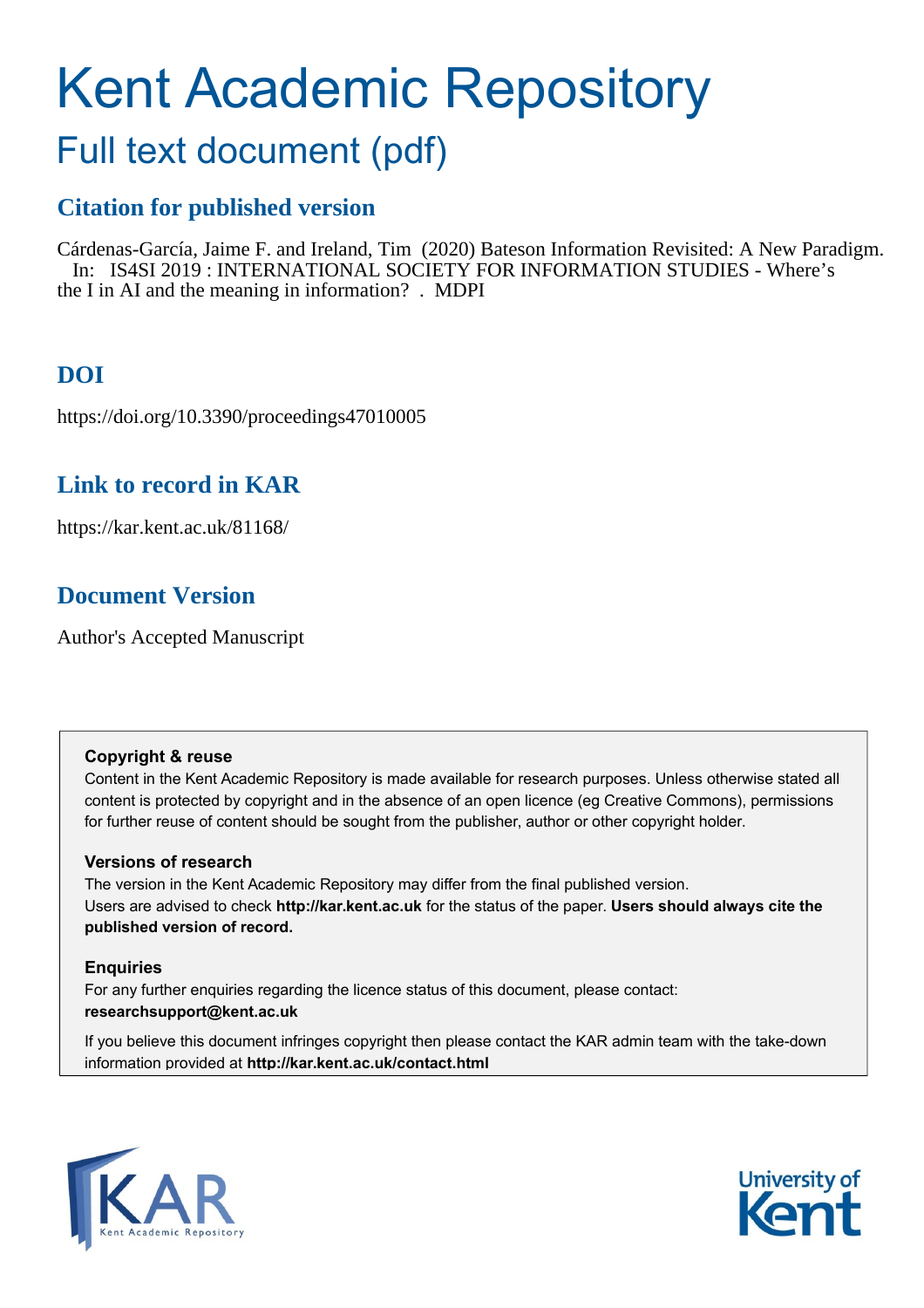

*Proceedings* 



## **Bateson Information Revisited: A New Paradigm †**

#### **Jaime F. Cárdenas-García 1,\* and Timothy Ireland 2**

- <sup>1</sup> Department of Mechanical Engineering, University of Maryland, Baltimore County, 1000 Hilltop Circle, Baltimore, MD 21250, USA
- <sup>2</sup> Kent School of Architecture, University of Kent, Marlowe Building, Canterbury CT2 7NR, UK; t.ireland@kent.ac.uk
- **\*** Correspondence: jfcg@umbc.edu; Tel.: +1-240-498-7556
- † Conference Theoretical Information Studies (TIS), Berkeley, CA, USA, 2–6 June 2019.

Published: 11 May 2020

**Abstract:** The goal of this work is to explain a novel information paradigm claiming that all information results from a process, intrinsic to living beings, of self-production; a sensory commensurable, self-referential feedback process immanent to Bateson's *difference that makes a difference*. To highlight and illustrate this fundamental process, a simulation based on one-parameter feedback is presented. It simulates a homeorhetic process, innate to organisms, illustrating a self-referenced, autonomous system. The illustrated recursive process is sufficiently generic to be the only basis for information in nature: from the single cell, to multi-cellular organisms, to consideration of all types of natural and non-natural phenomena, including tools and artificial constructions.

**Keywords:** Gregory Bateson; homeorhesis; one-parameter feedback; self-reference; autonomy; sensory commensurable; self-production of information

#### **1. Introduction**

Gregory Bateson is well known for defining information as *a difference that makes a difference* [1] (p. 453). Such a succinct and deceptively simple definition is certainly subject to possible misinterpretation. One such misinterpretation might involve suggesting that it is a circuitous, self-referential play on the word difference which leads nowhere, since differences seem to be ubiquitous. In this general misinterpretation, the missing important detail is that the organism-in-its-environment, as a representative of all living beings, is at the centre of assessing differences. For us humans, we start our process of distinguishing differences at the time of our conception as living beings. When a single human cell becomes two cells, a further division leads to four cells and so on. Until the emergence of the child from the womb, to begin an additional gestation period out of the womb. This cumulative composite of cells is certain to detect spatial/temporal differences that allows this process to become effective. Without delving into all of the biological complexity that probably plays a role, at some point our five primary senses (touch, sight, hearing, smell and taste) come on line perpetually. Our senses function continuously, consciously or unconsciously, to detect spatial and/or temporal differences in our dynamic environment. In the initial period of gestation out of the womb, our senses help us to sound the alarm to be nurtured when hungry and held close for warmth.

To begin the journey of determining differences using our five primary senses, it is important to note that our senses deal with commensurable quantities/qualities. For example, the sense of touch (whose multidimensional structure includes mechanoreceptors, thermoreceptors, nocireceptors, proprioceptors) might be, for simplicity, arbitrarily ascribed as being sensitive only to pressure. In that limited role, our sense of touch is able to keep track of all pressure sensations that come into its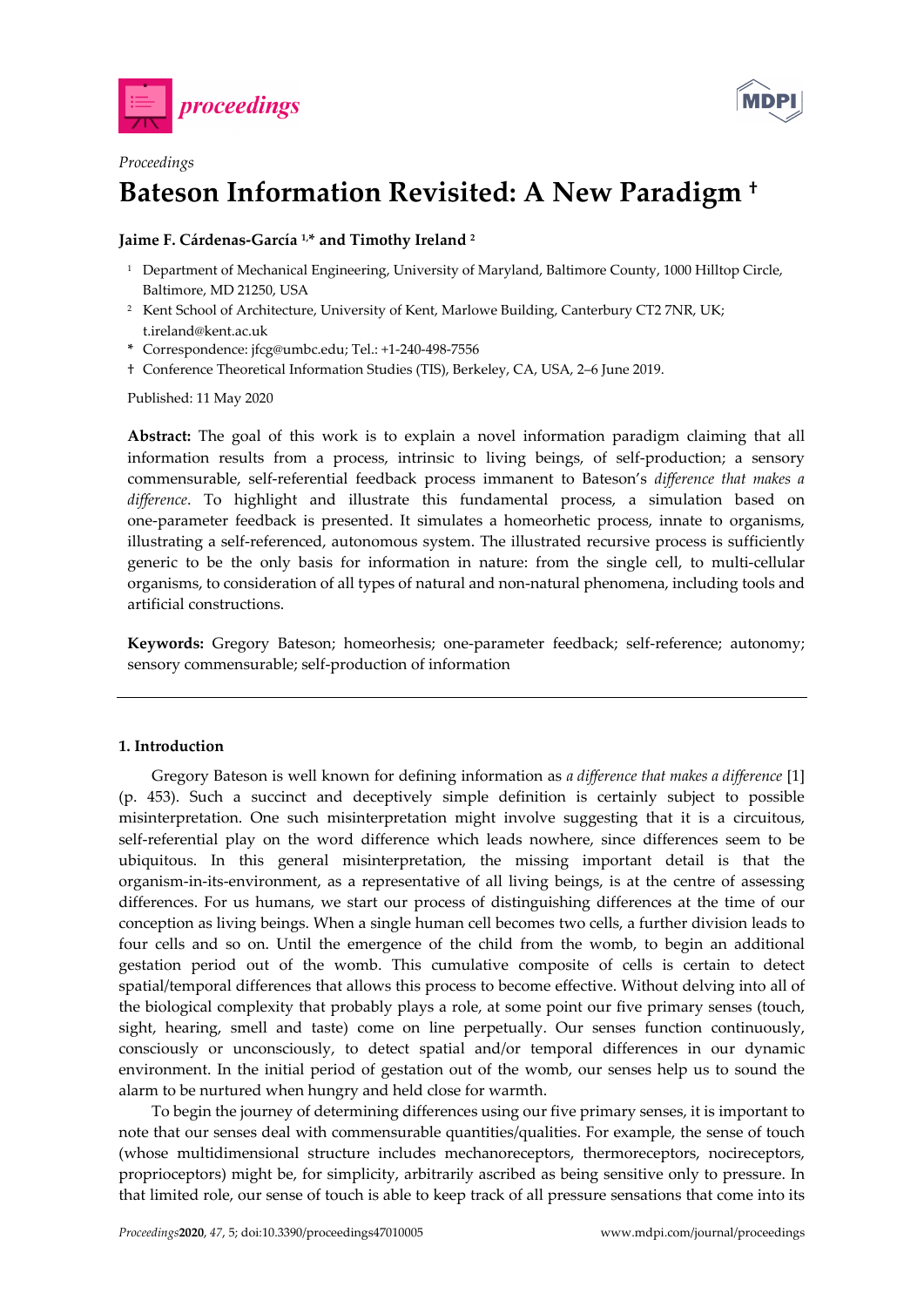sphere of action. As might be imagined, from one instant of time to the next, pressure sensations are felt by the human in question and become part of her experience. This is how quantitatively and unambiguously 'a (pressure) difference' becomes qualitatively 'a (pressure) difference that makes a difference'. In a similar way, the other dimensions of the sense of touch contribute with their own unique quantitative/qualitative characteristics and thus, contribute to a multidimensional sensory experience that consists of temporal/spatial differences. Implicit to this conception of information, applicable to all living beings, is that all information is self-produced by all living beings. A corollary is that there is no information in the environment, except for information produced by living beings.

To discuss the process of self-produced information by all living beings and its implications, this paper is divided into three sections. First, a homeorhetic feedback simulation is used to gain a perspective on this approach to information. Second, a brief discussion puts all the pieces together. Finally, the findings of the paper are summarized and pertinent conclusions are presented.

#### **2. A One-Parameter Feedback Simulation of Homeorhesis**

Norbert Wiener tautologically states that 'Information is information, not matter or energy. No materialism, which does not admit this, can survive at the present day' [2] (p. 132). This is how Wiener accredited that information is a most pervasive and unique element. Even proposing that information is a third fundamental quantity of the Universe, which is a widely held perspective [3–8]. The definition of Bateson information as a difference that makes a difference challenges this conception of information. What is widely acknowledged is that matter and/or energy are the only fundamental quantities of the Universe. Further, matter and/or energy are in motion above a temperature of zero degrees absolute. All living beings are able to detect the spatial and temporal dynamics of their environment. More practically, what is required is that living beings be capable of comparing two spatial/temporal instances so as to discern a difference. Thus, there is no need for declaring information as a third quantity of the Universe.

A comparison between two (or more) spatial/temporal instances, at the most elementary level, can be implemented using a one-parameter feedback loop simulation utilizing a sensor and a comparator. The comparator requires two commensurable inputs: a reference parameter that is set, internally or externally to the system, and a detected parameter supplied by a sensor. This arrangement implies the notion of constitutive absence [9].

To exemplify this approach, we examine the one-parameter feedback simulation of homeorhetic reflex-actions in an organism. Homeorhesis indicates system dynamics with different transitions to multi-stable trajectories. Waddington suggested that, in biological systems, homeorhesis (stability of dynamics rather than stability of states) instead of homeostasis prevails. In other words, what 'is being held constant is not a single parameter but is a time-extended course of change, that is to say, a trajectory' [10] (p. 12). An organism may be considered, for the most part, as a collection of reflex-actions, i.e., involuntary and nearly instantaneous movements in response to a stimulus. An important assumption here is that reflex-actions are phylogenetic behaviour that can be considered as the first layer of homeorhesis [11].

Figure 1 shows a feedback simulation of a prototypical organism-in-its-environment depicting cyclic self-referenced reflex-action operations to keep homeorhetic trajectories. Note that the two elements portray the organism as subsumed in the environment. In Figure 1, consider the beginning of an organism-in-its-environment cyclic interactions as the detection of environmental noise by the senses of the organism. This is the only window that the organism has to access its environment. Environmental noise is particular to each individual, since each individual has a particular set of senses that are attuned to its phylogenetic and ontogenetic development within a specified environment. The primary motivation of the organism in sensing the noisy environment that may resemble white noise, is to maintain its individuation and homeorhetic trajectories in epigenetic landscapes due to dynamic openness [10]. For example, the organism needs to satisfy its energy needs and is tuned to particular cues in the white noise that leads it to satisfy them [12–14].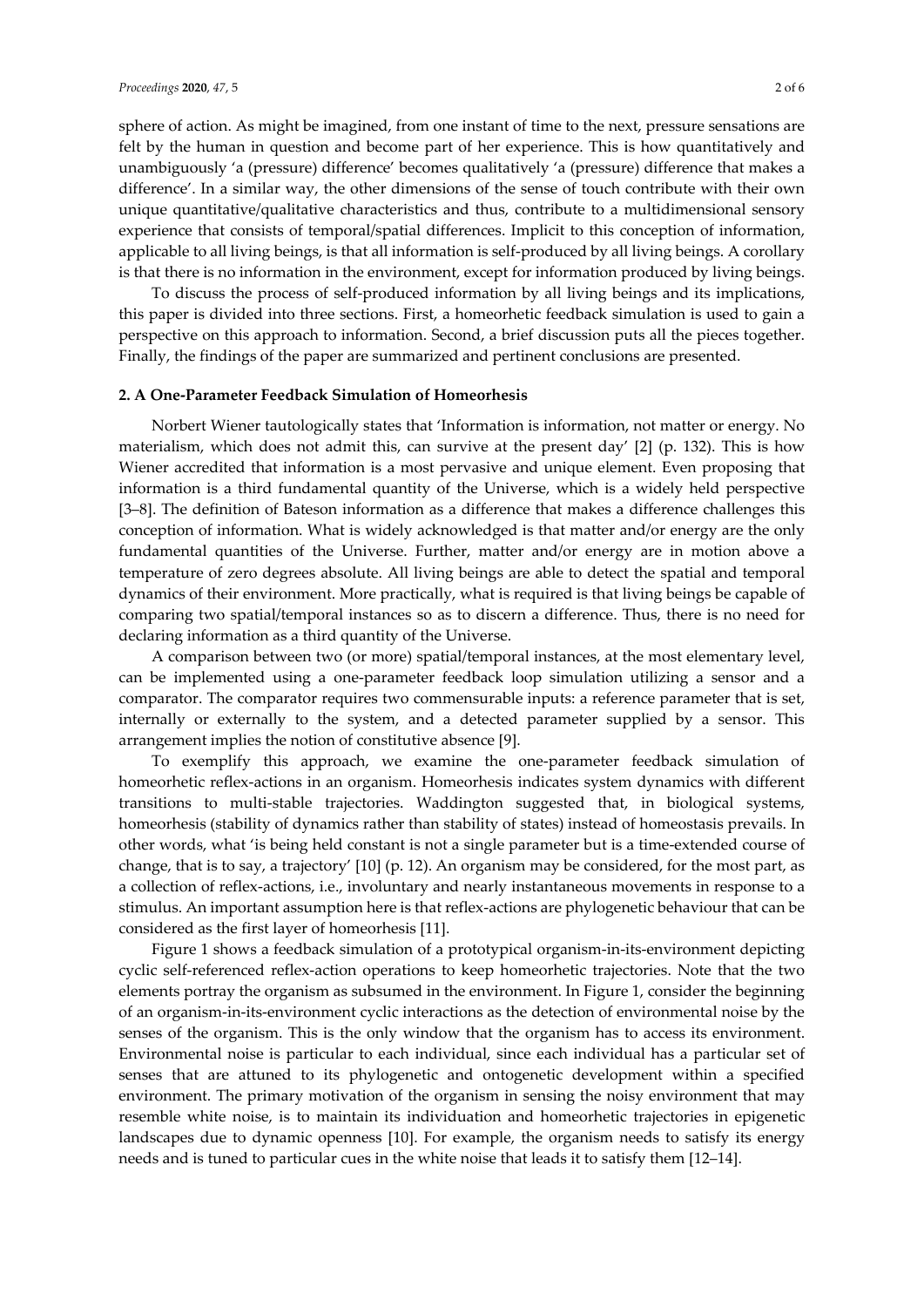

**Figure 1.** Simulation of a homeorhetic organism-in-its-environment.

The portrayal in Figure 1 defines the fundamental condition of the organism, as it exists embedded in its environment. There are two essential connections with the environment. One is shown as a single sense element that is the intermediary between the external environment and the internal milieu of the organism. This single sense element represents a microcosm of reality, since a multi-celled organism is composed of millions of these sense elements that define each particular sense organ in the body. The other connection is the capacity of the organism to physically impact the environment, either directly or by other means. Our intent in what follows is to concentrate on the sensorial side of this dichotomy, as the single sense element is the only means that an organism has to ascertain the reality of the external environment to successfully engage it.

The transduction role of the single sense element changes the physical (touch, sound, light) or chemical signature (smell, taste) to a corresponding electrical signal or action potential (AP). It is this AP, irrespective of origin, that is used by the human organism, either locally or centrally, to generate information: *a difference that makes a difference*. This process is akin to the *Principle of Undifferentiated Encoding*, which states that, 'The response of a nerve cell does not encode the physical nature of the agents that caused its response. Encoded is only "how much" at this point on my body, but not "what"' [15] (p. 4). Except that the AP that needs to be used, either locally or centrally, is representative of self-produced information. As a result, we suggest that the above *Principle* may be alternatively defined, being more encompassing, in terms of self-produced information.

Examining Figure 1 shows the Comparator as having a feedback circuit that incorporates a quantity  $k_{fb}$  to modify the error,  $e$ . The feedback signal independently modifies the incoming sensory *AP* by subtracting a factor *e*  $k_{fb}$ , The quantity,  $k_{fb}$ , is a function of the needs of the organism.

An equation that can be obtained from looking at the comparator, where *e* is the error and *AP* is the Action Potential, yields a relationship between input and output given by,

$$
\frac{e}{AP} = \frac{1}{(1 + k_{fb})} \tag{1}
$$

The quantity  $k_{fb}$  may be regarded as a function of difference,  $e$ , of time, and other factors internal and external to the organism. The relationship between input and output is capable of many fluctuations, to accommodate multifaceted behaviour.

On the left side of composite Figure 2, we find a plot of the output over the input, i.e., *e*/*AP*. In this particular case, a constant value of  $AP = 1$  is used, and  $k_{fb}$  varies from 0.1 to 1.0 in increments of 0.1 resulting in 10 curves generated at 10 time-steps of unspecified length. Note that the colour coding in the two images on the right side is used to show how the calculation of *e*/*AP* is performed. The curves in the graph show the versatility of the reflex-action depending on the value of  $k_{fb}$ . The curve for a value of  $k_{fb}$ =1.0 envelops all the other curves as it oscillates between the values of 0 and 1 over time, implying continuous triggering of the reflex-action. All successive curves show an oscillatory reduction over time.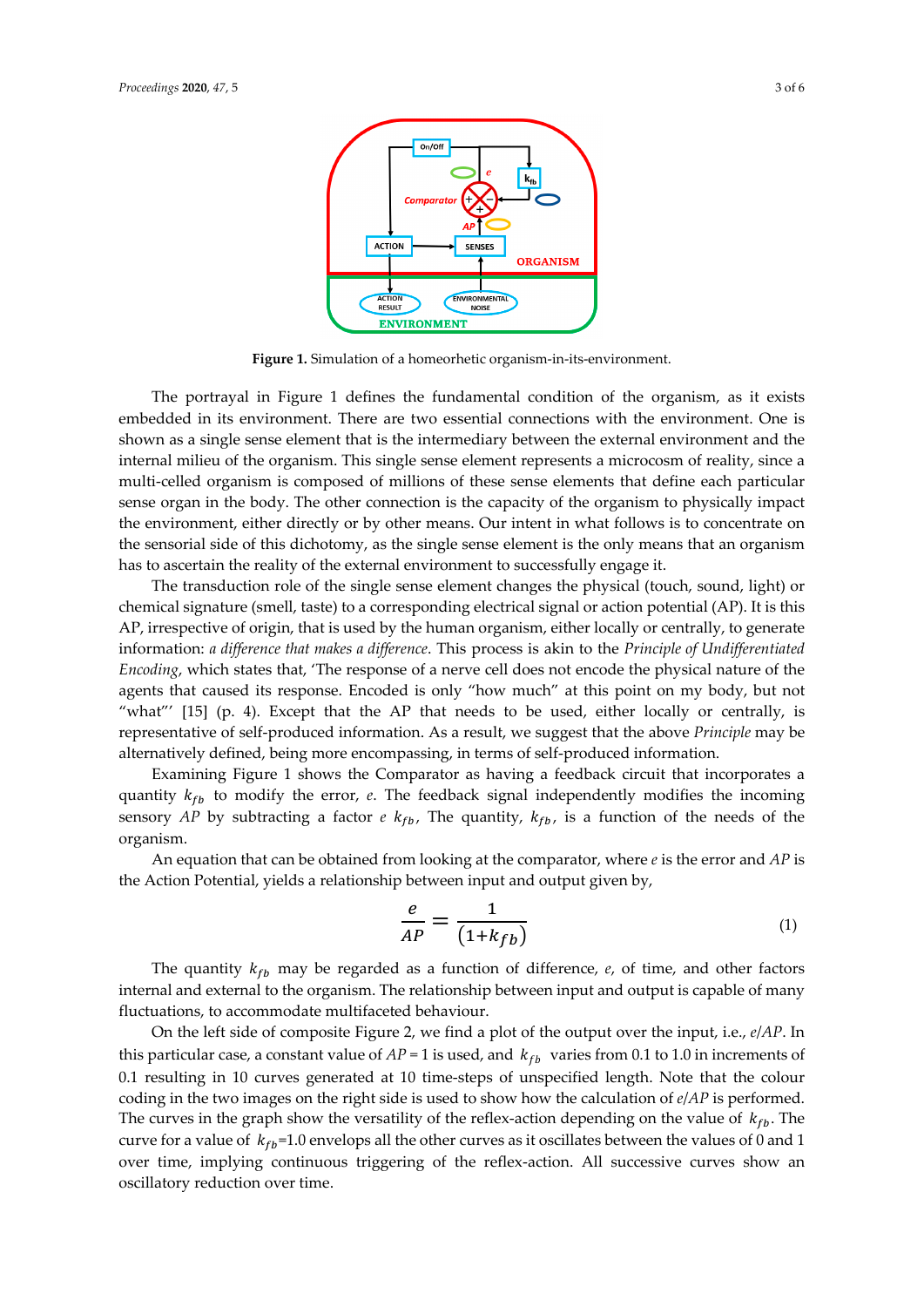Referring again to Figure 2 (top right insert), note that an On/Off trigger switch is present. This trigger switch will remain On for difference, error or information, e, values above a certain reference value (not to be confused with the reference parameter  $(e \, k_{fb})$ ), but will remain Off below that same reference value. Looking at the graph in Figure 2, if an arbitrary trigger reference value is set to a value of  $e = 0.85$ , the reflex-action will trigger once for all values of  $k_{fb}$ , but will trigger four additional times for a value of  $k_{fb} = 1.0$ ; one additional time for a value of  $k_{fb} = 0.9$ ; and, will remain triggered continuously for a value of  $k_{fb} = 0.1$ .



**Figure 2.** The effect of changing  $k_{fb}$  on information self-production.

In short, a four-step conceptualization of how this feedback simulation of the organism consisting of a one-parameter Sensor and Comparator works, is as follows:

- A comparator is set to a reference parameter, defined by  $ek_{fb}$ ;
- The sensor (one of the main senses) distinguishes the value of the detected parameter;
- The comparator obtains the difference or error between the detected parameter and the reference parameter;
- The detected difference or error is the information needed to allow the actuation of a reflex-action when it exceeds an organism determined reference value.

In summary, the process of self-produced information is shown to be a self-referenced process that is common to all living beings. The implication is that information only exists in nature as the result of self-production.

#### **3. Discussion**

The focus of this paper is to propose the process of self-referenced self-production of information by living beings as the source of all information, i.e., Bateson's *difference that makes a difference*.

To highlight the general nature of information self-production, a simulation based on one-parameter feedback is introduced: a homeorhetic process inherent to biological systems. This serves to illustrate the generic nature of information as *a difference that makes a difference*. The nature of the difference is fundamental to deal with quantities/qualities that are commensurable.

In the theoretical homeorhetic one-parameter feedback loop simulation, information is obtained using an action potential (*AP*) as a basis for self-production of information. The driving *AP* originates from selectively filtered environmental noise, which feedbacks into the comparator to make a comparison using a single sensor. It is then possible to obtain an *error or difference* or *information* from commensurable quantities/qualities to cause a specified reflex-action.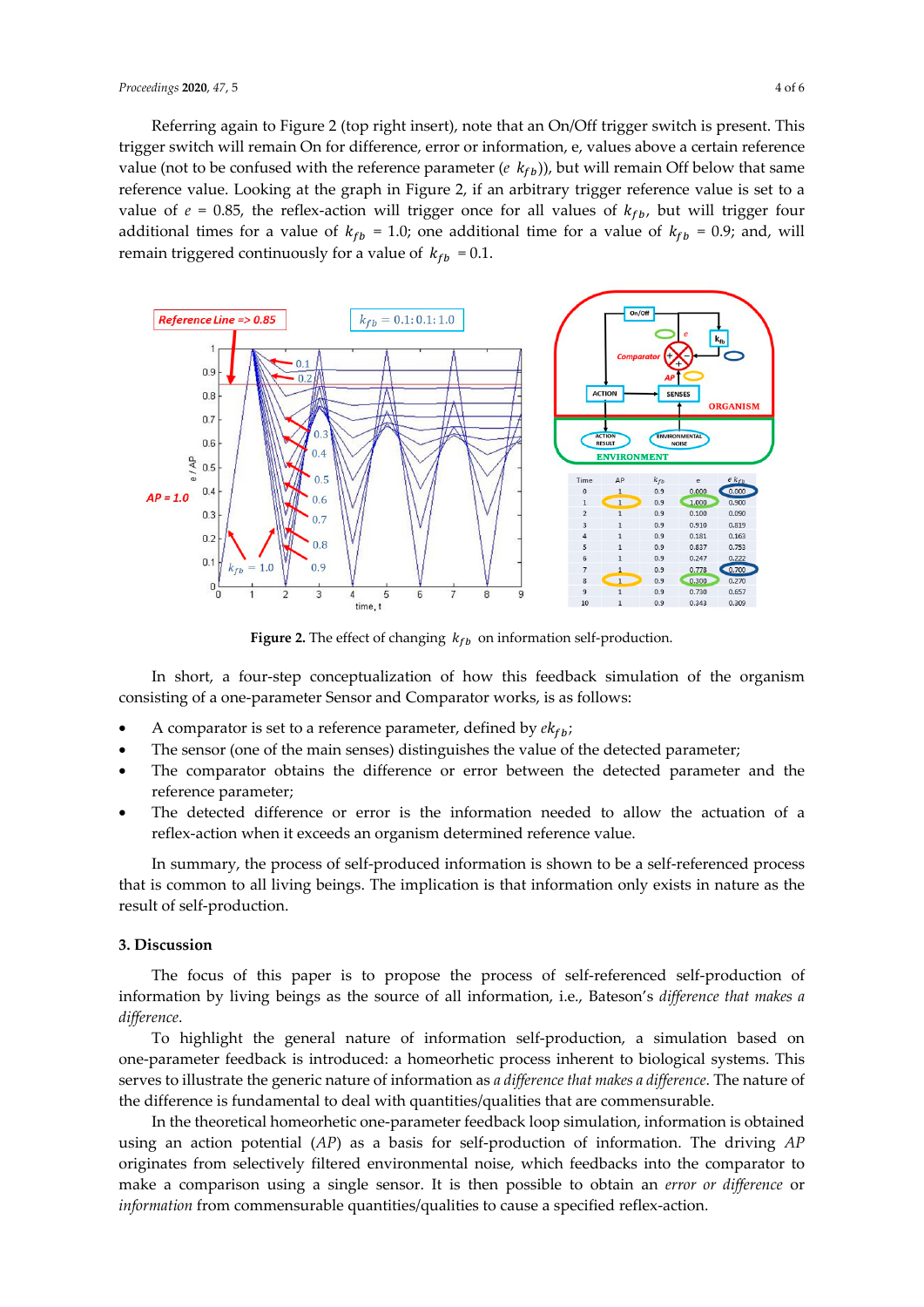#### **4. Summary and Conclusions**

One of the most vexing aspects of information is the inability to define it to include syntactic/quantitative and semantic/qualitative elements. The definition by Gregory Bateson of information as *a difference that makes a difference* is shown to have this ability [16]. Additionally, a sensory commensurable, self-referential feedback process may be shown to be inherent to Bateson's conceptualization of information. Further, the process of information self-production is fundamental to the conception of information. The unavoidable implication is that there is no information outside of that generated by living beings through the process of interaction with their environment.

What is suggested above contradicts the common notions of information in biology, where information is considered to be external to the organism and seems to have a purely objective, standalone existence, able to be processed, stored and transferred. In short, self-produced information is a recursive process that exists in all biological systems and is postulated as the basis to understand information in any biological phenomena: from the single cell, to multi-cellular organisms, to consideration of all types of natural and non-natural phenomena, including tools and artificial constructions.

**Author Contributions:** Conceptualization, J.F.C.-G. and T.I.; methodology, J.F.C.-G.; writing—original draft preparation, J.F.C.-G.; writing—review and editing, J.F.C.-G. and T.I. All authors have read and agreed to the published version of the manuscript.

**Funding:** This research received no external funding.

**Acknowledgments:** The authors would like to acknowledge the encouragement of Mark Burgin.

**Conflicts of Interest:** The authors declare no conflict of interest.

#### **References**

- 1. Bateson, G. Steps to an Ecology of Mind. In *Collected Essays in Anthropology, Psychiatry, Evolution, and Epistemology, Chandler Publications for Health Sciences*; Ballantine Books: New York, NY, USA, 1978.
- 2. Wiener, N. *Cybernetics: Or Control and Communication in the Animal and the Machine*, 2nd ed.; MIT Press: Cambridge, MA, USA, 1961; First Published in 1948.
- 3. Burgin, M. *Theory of Information—Fundamentality, Diversity and Unification*; World Scientific Series in Information Studies; World Scientific Publishing Co. Pte. Ltd.: Singapore, 2010; Volume 1.
- 4. Floridi, L. *Information: A Very Short Introduction*; Oxford University Press: Oxford, UK, 2010.
- 5. Lloyd, S. *Programming the Universe*; Alfred A. Knopf: New York, NY, USA, 2006.
- 6. Stonier, T. *Information and Meaning—An Evolutionary Perspective*; Springer: Berlin/Heidelberg, Germany; New York, NY, USA, 1997.
- 7. Vedral, V. *Decoding Reality—The Universe as Quantum Information*; Oxford University Press: Oxford, UK, 2010.
- 8. Yockey, H.P. *Information Theory, Evolution, and the Origin of Life*; Cambridge University Press: Cambridge, UK, 2005.
- 9. Deacon, T.W. Emergence: The Hole at the Wheel's Hub. In *The Re-Emergence of Emergence: The Emergentist Hypothesis from Science to Religion*; Philip, C., Paul, D., Eds.; Oxford University Press: Oxford, UK, 2008; pp. 111–150.
- 10. Waddington, C.H. *Towards a Theoretical Biology: An International Union of Biological Sciences Symposium*; Nature Publishing Group: Edinburgh, UK, 1968.
- 11. Huntingford, F. *The Study of Animal Behaviour*; Chapman and Hall: London, UK; New York, NY, USA, 1984.
- 12. Cárdenas-García, J.F. Distributed Cognition: An Ectoderm-Centric Perspective. *Biosemiotics* **2013**, *6*, 337–350.
- 13. Cárdenas-García, J.F.; Timothy, I. Human Distributed Cognition from an Organism-in-Its-Environment Perspective. *Biosemiotics* **2017**, *10*, 265–278.
- 14. Cárdenas-García, J.F.; Timothy, I. The Fundamental Problem of the Science of Information. *Biosemiotics* **2019**, *12*, 213–244.